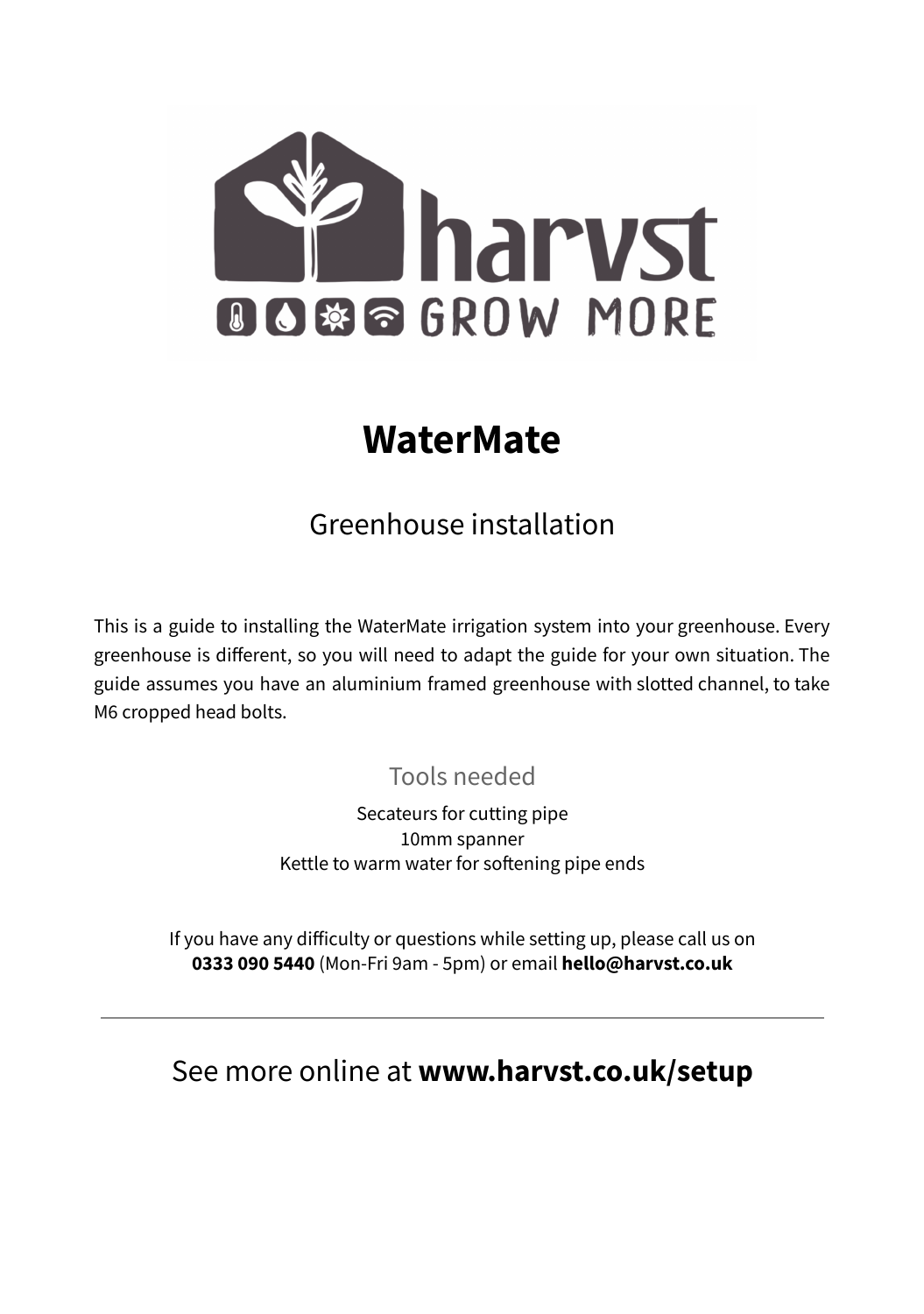### Concept

WaterMate supports two separate irrigation zones. This allows a versatile setup which can adapt to your greenhouse crops throughout the seasons. An auxiliary output can also run an extra pump if you want to add a third zone, or transfer water from a separate tank to your main greenhouse tank.

#### **Different plant types**

#### **Different emitter types**

Some plants will want more water than others. WaterMate lets you run different schedules for the two different zones.

Soak hose and misters require high pressure, yet drippers and sprayers will be lower pressure. Two zones allows you to run both from the same irrigation system without needing to manually change connectors or taps.

#### **Double your capacity**

You can also use the two separate zones to double the number of emitters you can power with the same pump. One zone will pump first, and then the second.

#### Changing your setup through the seasons

When plants develop, their watering needs can change. You may also be rotating crops, and doing multiple sowings of different crops in a season. Consider how you might want to change the setup as time goes by. This can be done by fitting taps to the main 13mm irrigation line, or to the 4mm take-off lines. Or, you can remove 4mm take-off lines and replace them with sprayers, or vice versa. Plastic "goof plugs" can be used to plug redundant holes in LDPE pipe. Adjustable drippers can be shut down completely and left inline.

#### Sprayers

Spray nozzles (90, 180 or 360 degree) can be pushed directly into the LDPE pipe, after a hole is made with a punch. The sprayer reach is around 1 metre from the pipe at 1 metre above the ground. We recommend sprayers at around 35cm intervals.

### Drippers, "shrubblers" and other ground level emitters

Adjustable emitters are fitted to 4mm micro irrigation hose, in a daisy chain format. For even water distribution, we suggest a ring of emitters which are then connected to the main perimeter pipe using a take-off line. A maximum of 8 emitters per take-off line is recommended.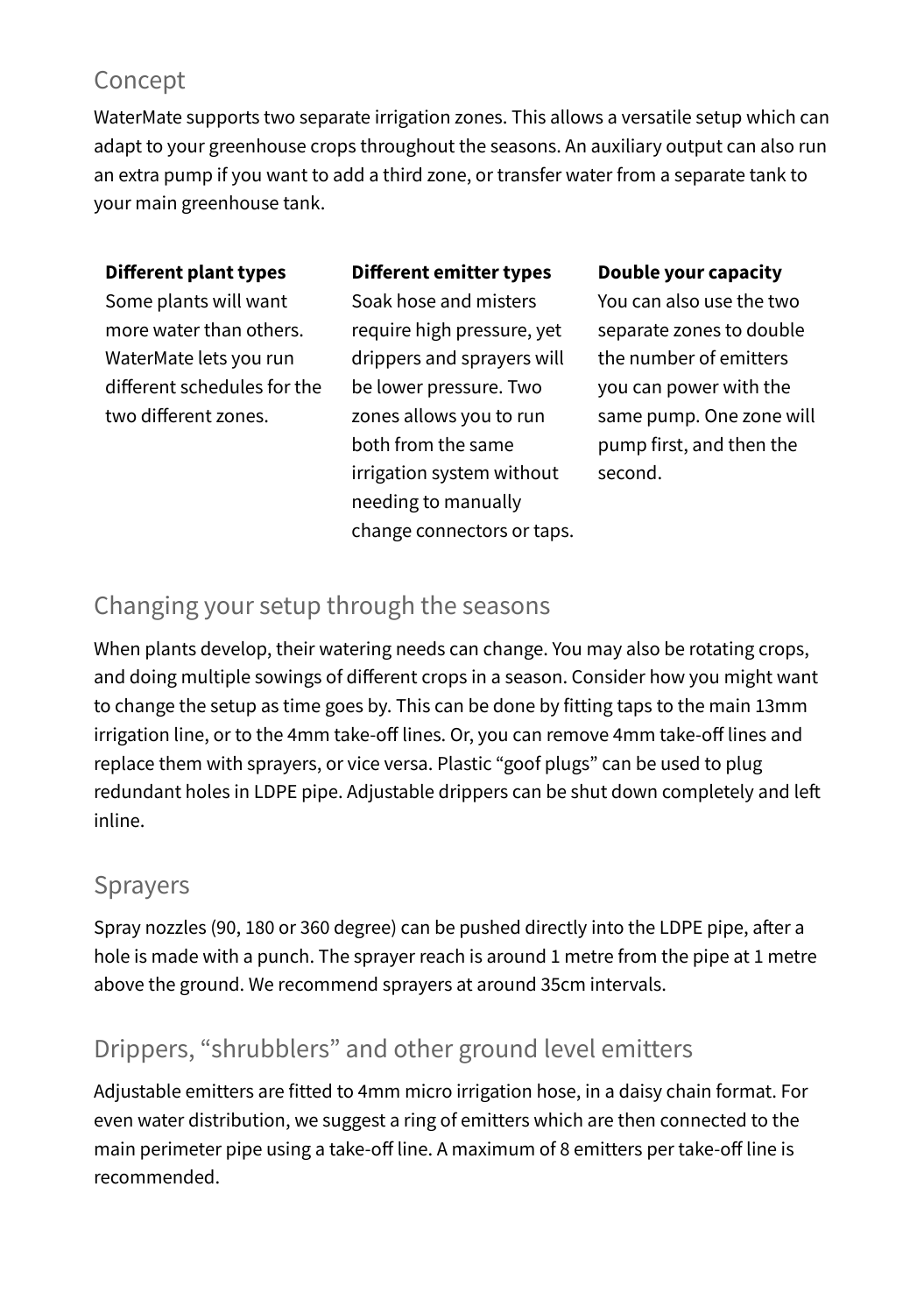Water is distributed around the perimeter of the greenhouse using a 13mm LDPE (semi rigid) pipe which is fixed to the frame at least 1m above the ground. Into this pipe, you can connect sprayers directly, or 4mm take-off hoses for drippers or other 4mm emitters.

## Example 1 One perimeter pipe & one staging sprayer

Seedlings, small pots and trays need more regular watering than plants in deep soil. Run zone 1 as a perimeter pipe around the greenhouse with drippers or sprayers for a once-a-day (or less) soaking of the larger plants, and have zone 2 spraying or misting your seed trays and pots on the greenhouse staging / shelves on a more regular basis, perhaps controlled by a soil moisture sensor.



#### Example 2 Two perimeter pipes

Having two perimeter pipes lets you use water from either irrigation zone anywhere in the greenhouse.

#### Example 3 Che perimeter & one ground level

Use zone 1 with a perimeter pipe to provide water for general sprayers and drippers around the greenhouse, where the plants need it. Use zone 2 with a ground level soaker hose for watering efficiently in rows without wasting water.